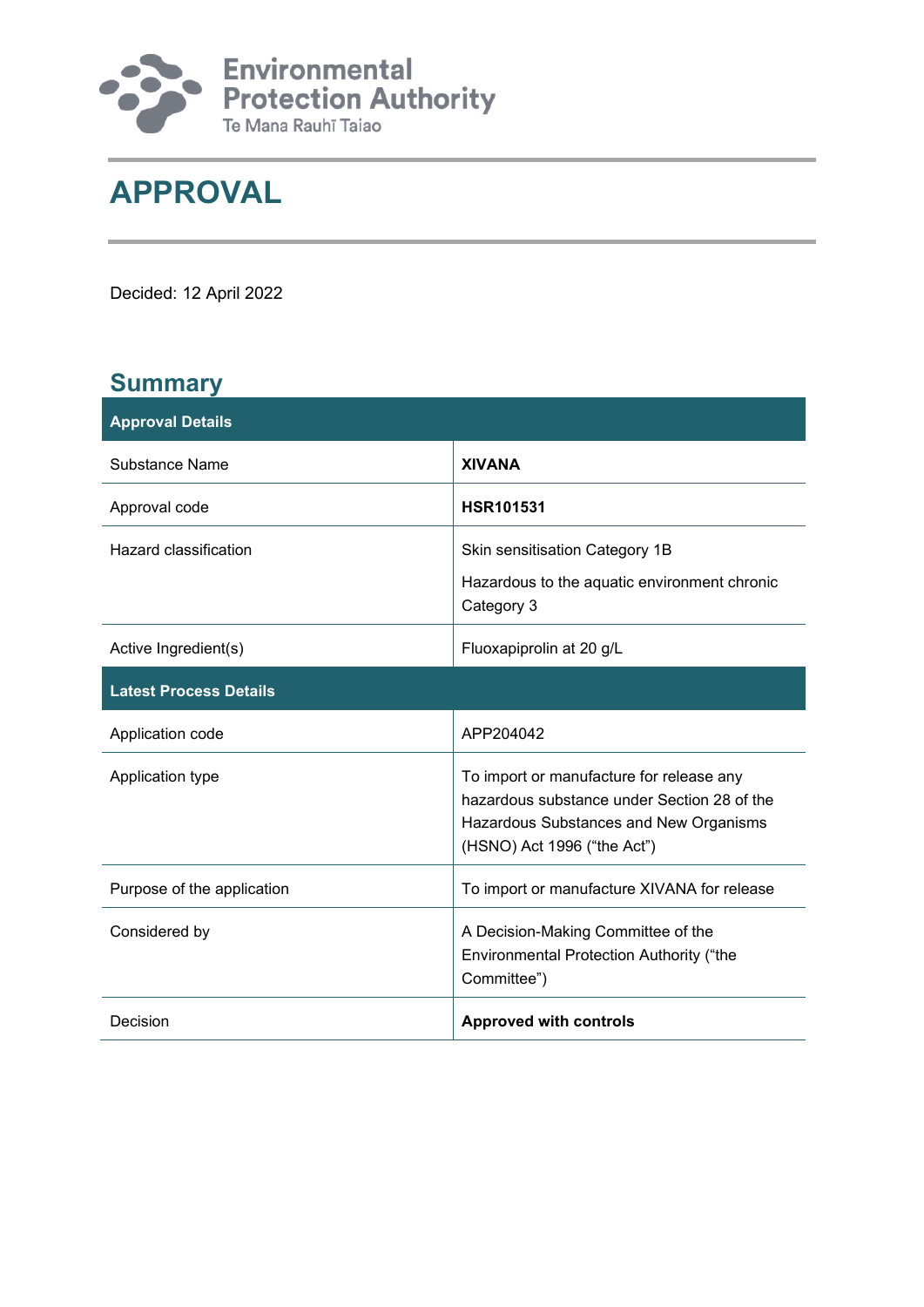### **Decision**

- 1. The Committee, in accordance with section 29 of the Act, and taking into account the relevant matters in Part 2 of the Act, considered the application to import or manufacture XIVANA for release.
- 2. For the reasons set out in the decision dated 12 April 2022, the Committee approved this substance.
- 3. The GHS classification as listed in the summary table above, and the controls set out in Appendix A apply to this substance.



*Signed by:* Dr Kerry Laing **Date: 12 April 2022**

**Chair, Decision-Making Committee of the Environmental Protection Authority**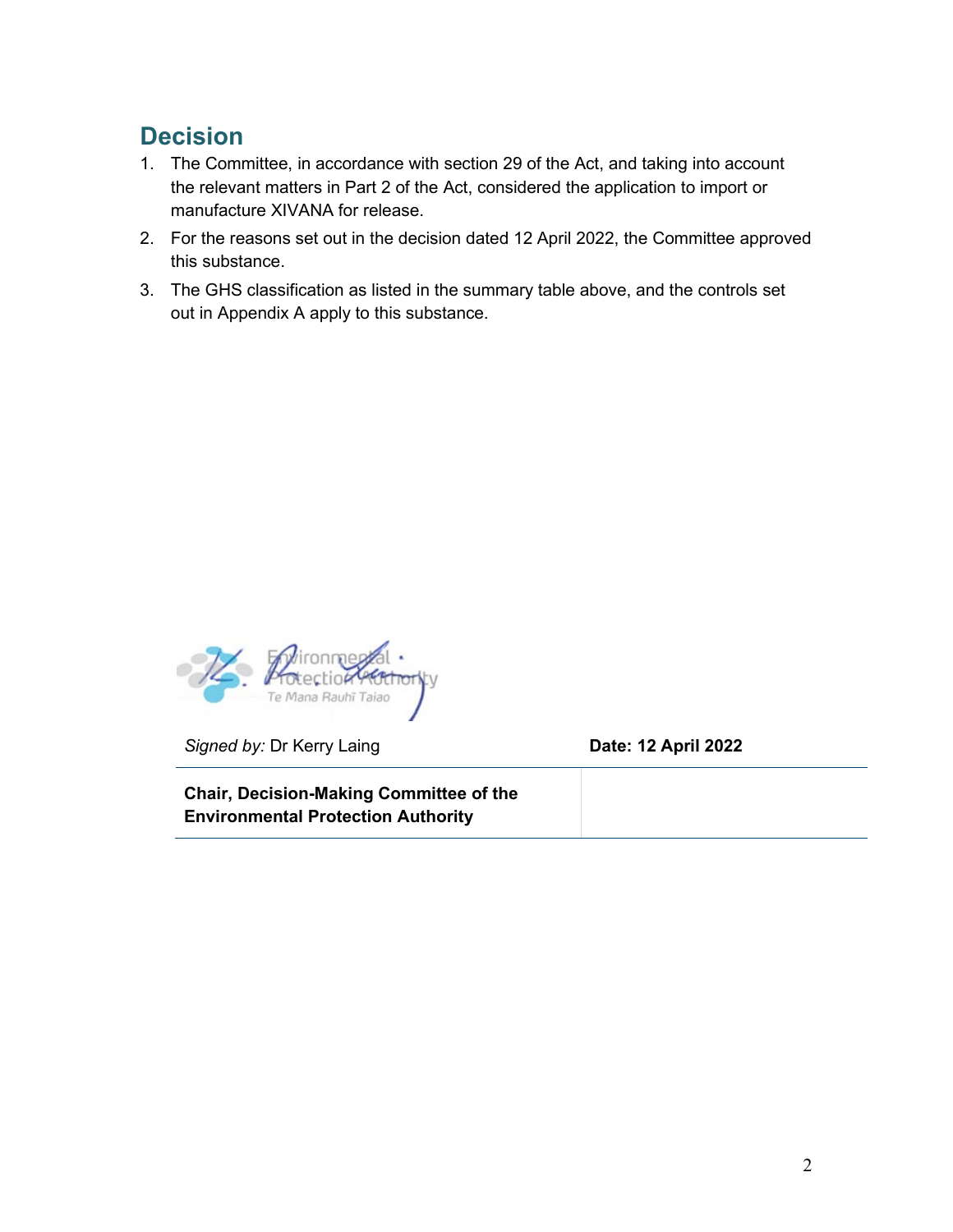## **Appendix A: Controls applying to HSR101531**

| <b>Control Code</b> | <b>EPA Notice</b>                                         | <b>Notice/Part description</b>                                                                    |  |
|---------------------|-----------------------------------------------------------|---------------------------------------------------------------------------------------------------|--|
| LAB                 | Labelling Notice 2017                                     | Requirements for labelling of hazardous<br>substances                                             |  |
| <b>PKG</b>          | Packaging Notice 2017                                     | Requirements for packaging of<br>hazardous substances                                             |  |
| <b>SDS</b>          | Safety Data Sheets Notice 2017                            | Requirements for safety data sheets for<br>hazardous substances                                   |  |
| <b>DIS</b>          | Disposal Notice 2017                                      | Requirements for disposing hazardous<br>substances                                                |  |
| HPC-1               | Hazardous Property Controls Notice<br>2017 Part 1         | <b>Preliminary provisions</b>                                                                     |  |
| $HPC-3$             | <b>Hazardous Property Controls Notice</b><br>2017 Part 3  | Requirements for hazardous substances<br>in a place other than a workplace                        |  |
| HPC-4A              | Hazardous Property Controls Notice<br>2017 Part 4A        | Substances that are hazardous to the<br>environment: Site and storage controls                    |  |
| $HPC-4B$            | Hazardous Property Controls Notice<br>2017 Part 4B        | Use of substances that are hazardous to<br>the environment                                        |  |
| HPC-4C              | <b>Hazardous Property Controls Notice</b><br>2017 Part 4C | Qualifications required for application of<br>substances that are hazardous to the<br>environment |  |

#### **Hazardous substances and new organisms (HSNO) default controls**

#### **HSNO additional controls and modifications to controls**

| <b>Control</b><br><b>Description</b> | <b>Varied/Additional</b><br><b>Control</b>         | Control                                                                                                                                                             |
|--------------------------------------|----------------------------------------------------|---------------------------------------------------------------------------------------------------------------------------------------------------------------------|
| Application rate                     | Section 77<br>variation to HPC<br>Notice clause 50 | The maximum application rate of this substance is 20 g<br>fluoxapiprolin/ha (equating to 1 L XIVANA/ha), maximum<br>3 application/year, 7 days between applications |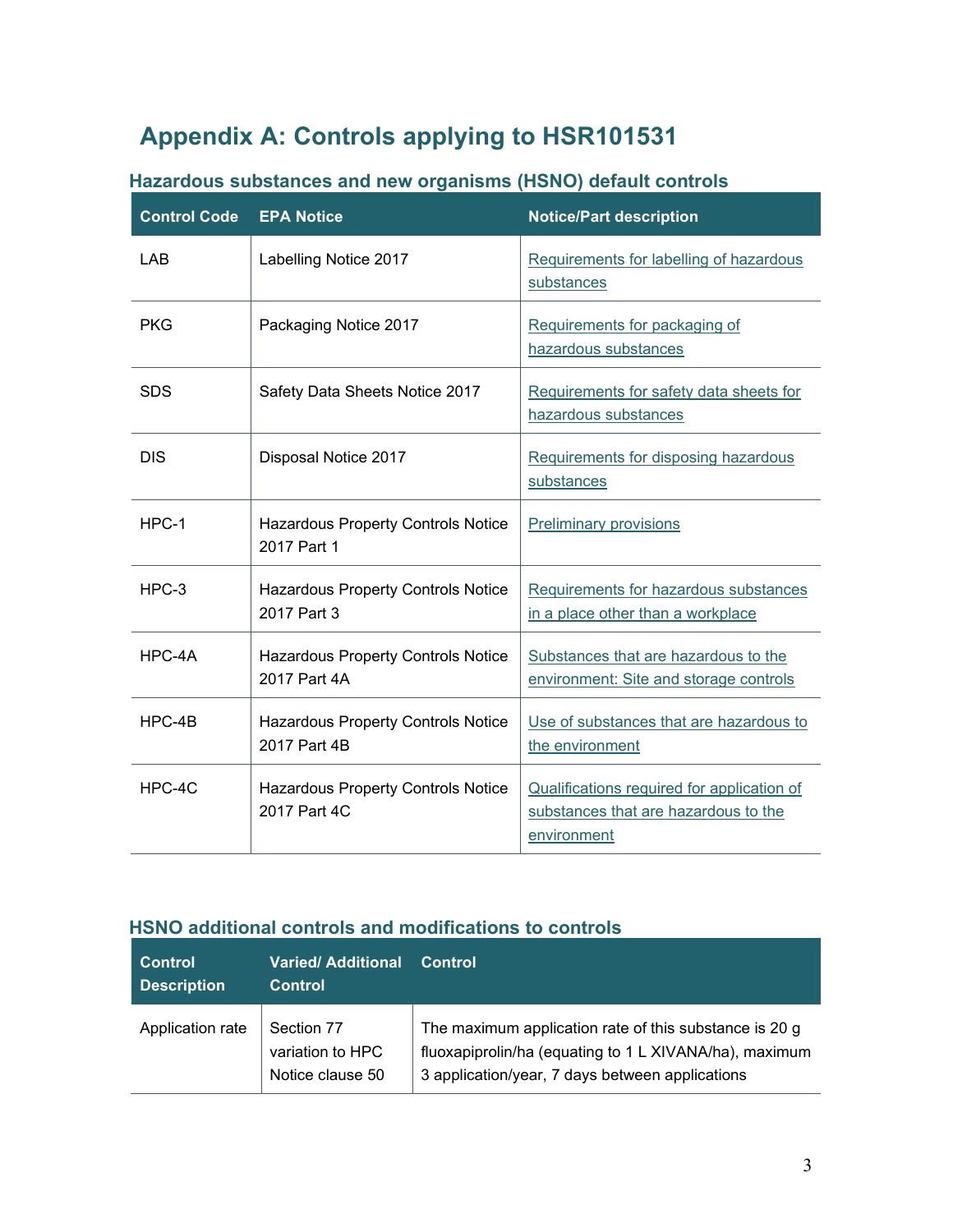#### **Health and safety at work (HSW) requirements**

Advisory Note: These requirements are not set for the substance under this approval but apply in their own right under the HSW (Hazardous Substances) Regulations 2017 according to the classification of the substance. They are listed here for information purposes only.

| Code              | <b>Regulation Part</b> | <b>Description</b>                                         |
|-------------------|------------------------|------------------------------------------------------------|
| HSW1              | Part 1                 | Application                                                |
| HSW <sub>2</sub>  | Part 2                 | Labelling, signage, safety data sheets, and packaging      |
| HSW <sub>3</sub>  | Part 3                 | General duties relating to risk management                 |
| HSW4              | Part 4                 | Certified handlers and supervision and training of workers |
| HSW <sub>5</sub>  | Part 5                 | Emergency management                                       |
| HSW13             | Part 13                | Class 6 and 8 substances                                   |
| HSW <sub>16</sub> | Part 16                | Tank wagons and transportable containers                   |
| HSW <sub>17</sub> | Part 17                | <b>Stationary container systems</b>                        |